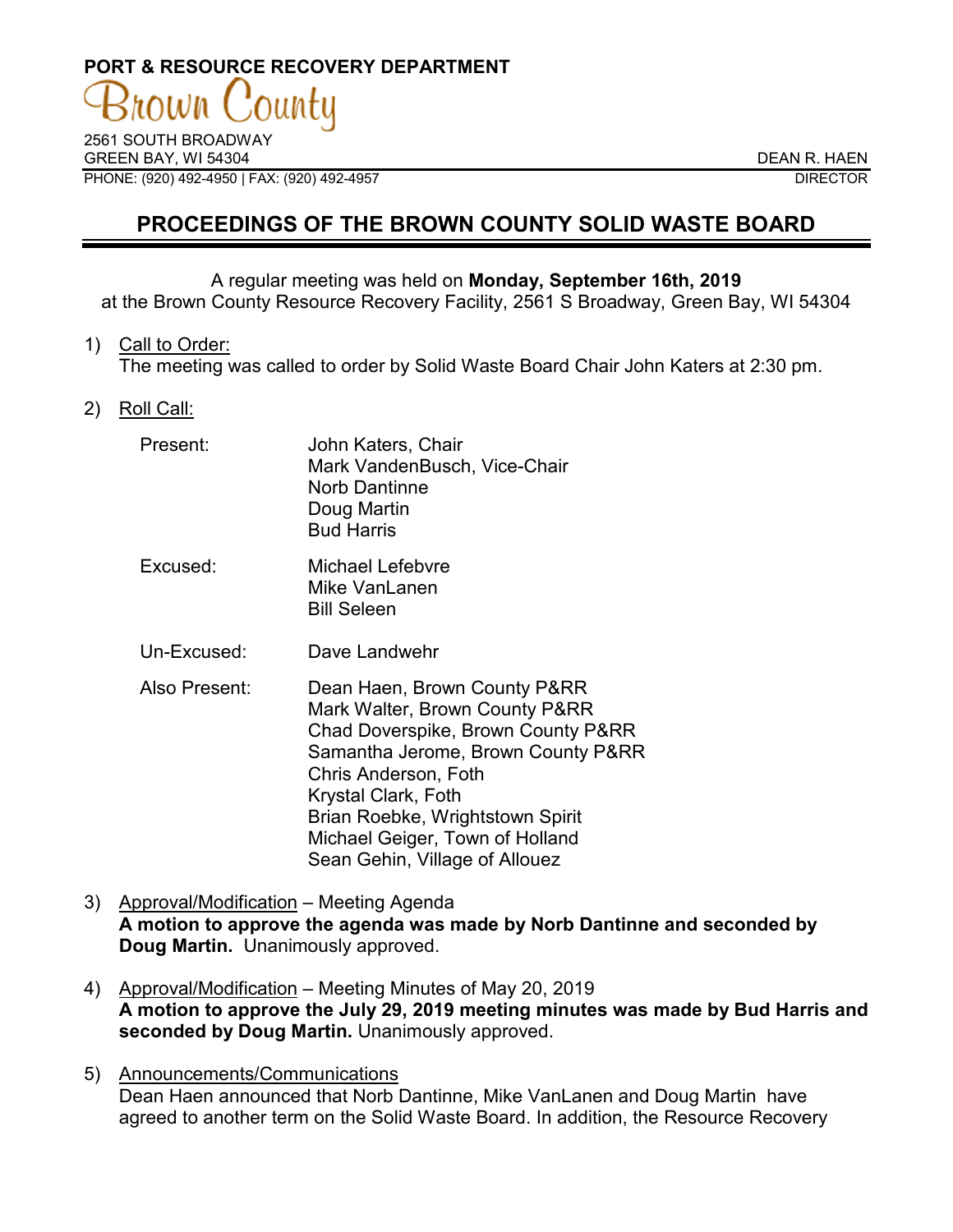Department will be holding its annual Customer Appreciation Days on September 17<sup>th</sup> at the Waste Transfer Station and September 18<sup>th</sup> at the Recycling Transfer Station.

#### 6) Transfer Station Overhead Signs

Mr. Haen stated that since there was some money left over in the budget from the overall transfer station upgrade project, the funds will be used to construct overhead signs.

Chad Doverspike explained that the overhead signs will be electronic LED, extend over all lanes and will direct new customers to which lane to go in. Signs such as these are used at other landfills as well.

**A motion to approve the bid from Elevate 97 Colortech for \$49,024 for the overhead signs was made by John Katers and seconded by Mark Vandenbusch.** Unanimously approved.

#### 7) 2020 Budget Statement of Funds

Mr. Haen explained that there have been some minor movements within the proposed but no major changes in the budget. The Resource Recovery department originally wanted to raise the tipping fee by the unused portion of last year's CPI in addition to this year's CPI but were unable to do so unless the municipalities' current Solid Waste Agreements were amended to allow for this type of increase. The tipping fee will increase by the June to June CPI of 1.44%.

Mr. Haen also stated that he is in the process of determining the best strategy to use the rate stabilization fund over the first several years the South landfill opens to lessen the full \$8/ton increase as a result of opening the new facility.

### 8) South Landfill

Mr. Haen announced that the department has received WDNR wetland approval. The Plan of Operation cannot be submitted for final approval until all permits have been obtained. Currently, the department is waiting on the Corp of Engineers' wetland permit as well as the WDNR air permit. Potable water wells adjacent to the landfill will begin to be tested.

Mr. Doverspike stated that contractors are excavating clay out of the south landfill and this activity is helping pay for surveying costs.

### 9) Foth Contract Extension

Mr. Haen stated the department is interested in extending their contract with Foth for another three years. Foth has agreed to the additional three years with no increase in billable hour rates. Staff believes it is in the best interest of Brown County to have the South Landfill designing and permitting engineers build the landfill and be under contract for the first year of operation.

### 10) Director's Report

Mr. Haen announced that in early October there will be radio advertisements for HMR. Transfer station tonnage continues to be high as well. A new solid waste agreement between Outagamie, Brown and Winnebago counties will be crafted next year.